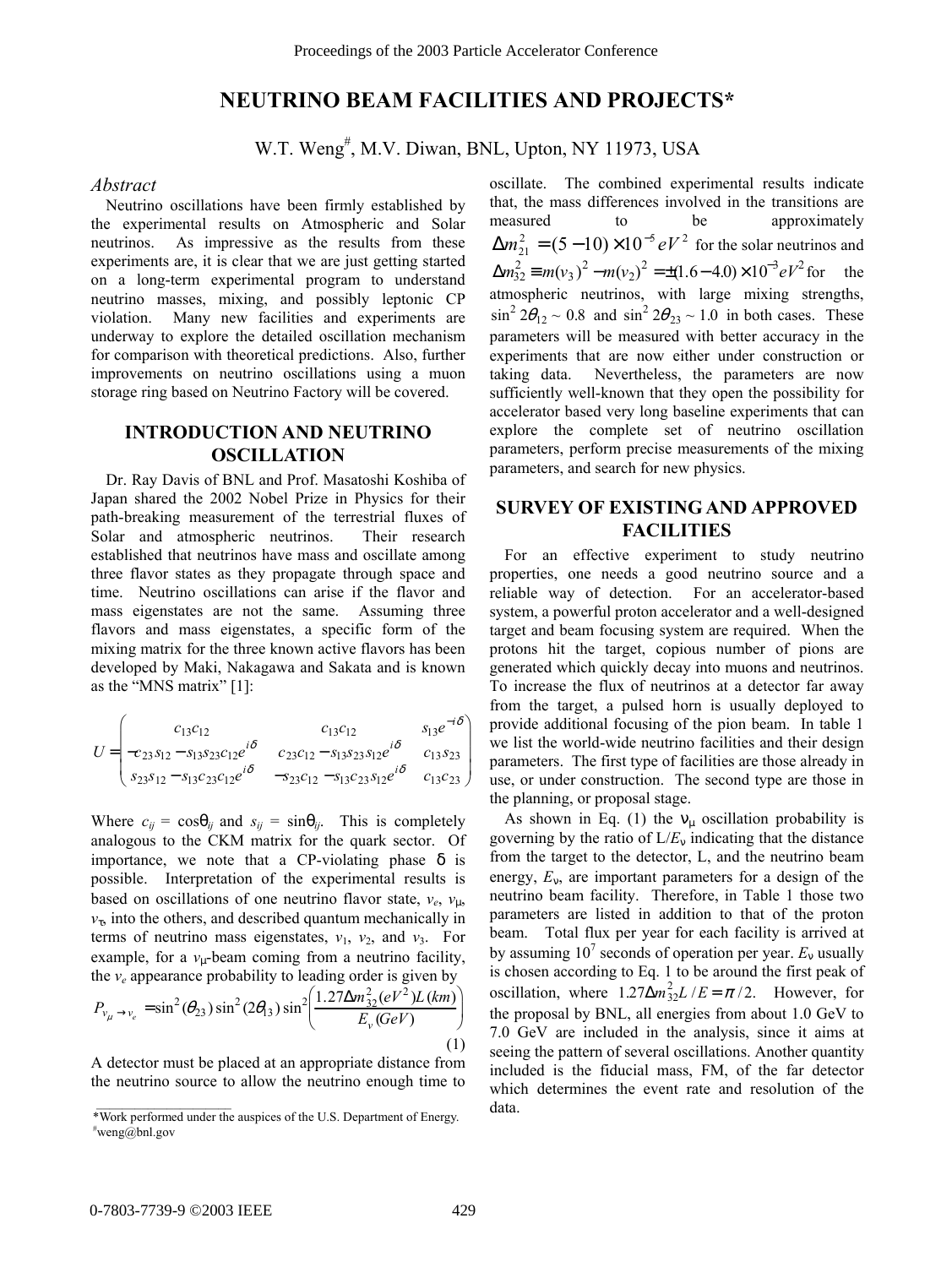| Machine                      | Flux<br>$(10^{13}/\text{pulse})$ | Rep<br>Rate<br>(Hz) | Ep<br>(GeV) | Power<br>(MW)  | Ev<br>(GeV) | $\mathbf{L}$<br>(km) | Detector                      | <b>FM</b><br>(kT) |
|------------------------------|----------------------------------|---------------------|-------------|----------------|-------------|----------------------|-------------------------------|-------------------|
| <b>Existing and Approved</b> |                                  |                     |             |                |             |                      |                               |                   |
| <b>KEK PS</b>                | 0.8                              | 0.5                 | 12          | 0.005          | 1.3         | 250                  | SK                            | 22.5              |
| Fermilab Booster             | 0.5                              | 7.5                 | 8           | 0.05           | 0.7         | 0.5                  | Mini Boone                    | 0.4               |
| Fermilab Main Injector       | 3                                | 0.54                | 120         | 0.4            | 3.5         | 735                  | <b>MINOS</b>                  | 5.4               |
| <b>CERN SPS</b>              | 4.8                              | 0.17                | 400         | 0.5            | 17          | 732                  | <b>ICARUS</b><br><b>OPERA</b> | 2.35<br>1.65      |
| J-PARC 50 GeV                | 32                               | 0.3                 | 50          | 0.75           | 0.8         | 295                  | <b>SK</b>                     | 22.5              |
| <b>Proposed Facilities</b>   |                                  |                     |             |                |             |                      |                               |                   |
| Fermilab MI Upgrade          | 15                               | 0.65                | 120         | 1.9            | 3.5         | 735                  | <b>MINOS</b>                  | 5.4               |
| <b>BNL AGS Upgrade</b>       | 9                                | 2.5                 | 28          |                | $1.0 - 7.0$ | 2540                 | UNO or 3M                     | 500               |
| J-PARC Upgrade               | 32                               | 0.9                 | 50          | 2.2            | 0.8         | 295                  | HK.                           | 540               |
| <b>CERN SPL</b>              | 23                               | 50                  | 2.2         | $\overline{4}$ | 0.26        | 130                  |                               | 40                |

Table 1. High Intensity Proton Sources for Neutrino Experiments

important aspects of neutrino oscillation experiments, we show in Fig. 1 maps of the three existing facilities.

K2K uses a "standard" neutrino beam configuration. The 12 GeV protons impinge on a target to produce pions. The pions are focused using a double-horn system in the direction (on-axis) of Super-Kamiokande and directed down a decay pipe which is  $\sim$ 150m long. The peak neutrino energy is about 1.3 GeV. To date, a total of  $5.6 \times 10^{19}$  protons have been delivered to the K2K neutrino beam target. This has resulted in a total of 29 single-ring muon-like events observed at Super-Kamiokande with the expected number being  $42 \pm 6$ events with no oscillations. An oscillation analysis on these events shows that the resulting oscillation parameters are in good agreement with those measured

 Since the location and distance of the detector are from the atmospheric neutrinos [2], although the result is still statistically limited.

> A new Japanese construction project, J-PARC, is in progress at JAERI-Tokai site aiming the completion by March 2007 [3]. Using the 50 GeV proton synchrotron in J-PARC, a long baseline neutrino oscillation experiment is being planned. In the first phase of the project, the power of the 50 GeV PS will be 0.75 MW, and SK will be used as the far detector. The intensity of the neutrino beam is expected to be about 2 orders of magnitudes higher than K2K. The baseline length between JAERI and SK is 295 km. The goals of the first phase are the precise measurements of oscillation parameters in  $v<sub>u</sub>$ disappearance and the discovery of  $v_e$  appearance. Also,  $v_{\mu} \rightarrow v_{\tau}$  or  $v_{\mu} \rightarrow v_{s}$  oscillation can be tested by measuring the number of NC interactions in SK.



Figure 1: Map for K2K, NUMI, and CNGS Experiments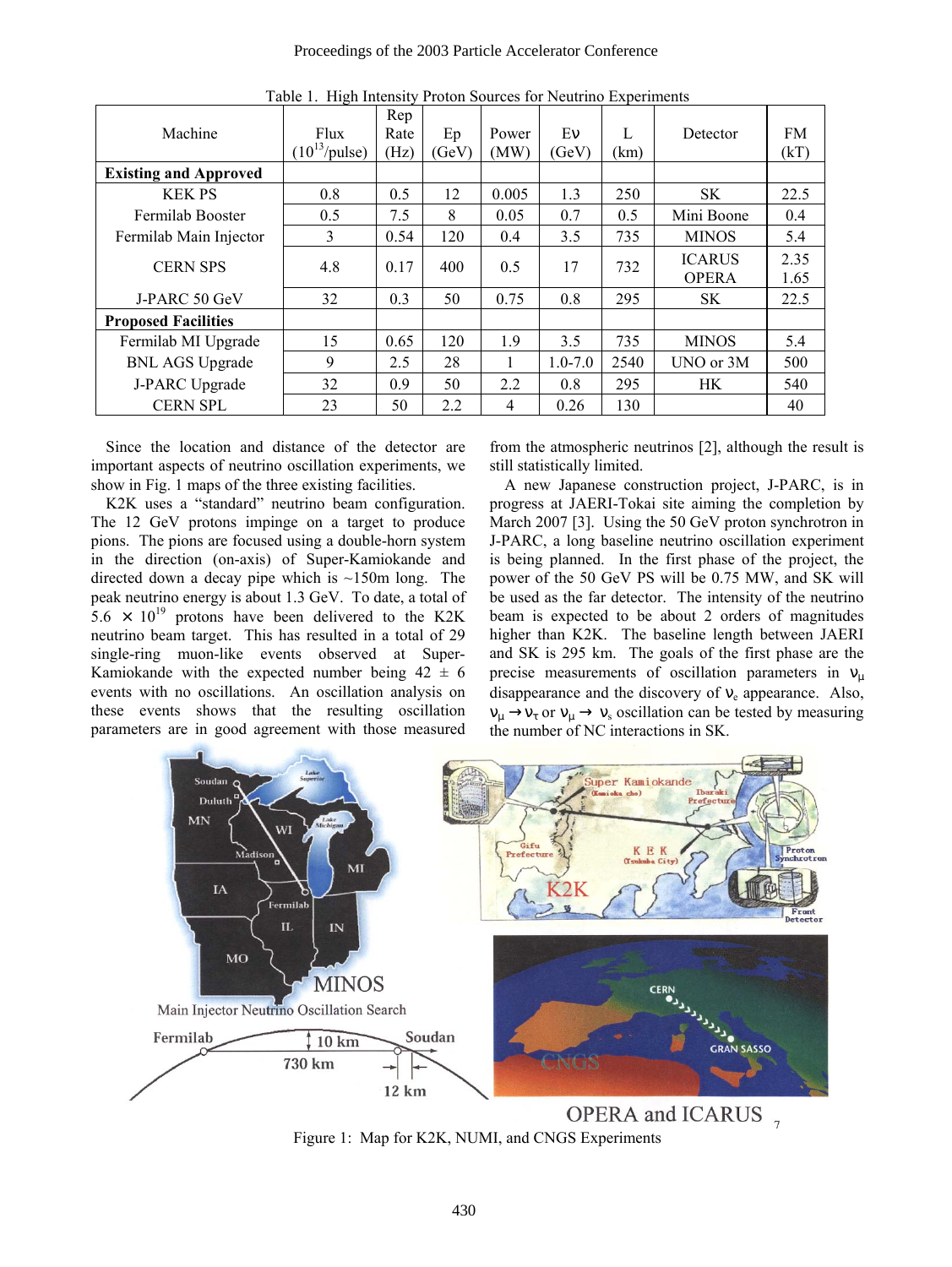In the US, the current long-baseline project is the MINOS (Main Injector Neutrino Oscillation Search) experiment using the NuMI (Neutrinos at the Main Injector) beamline at Fermilab[4]. MINOS will make use of the intense neutrino beam afforded by the Main Injector to make precise measurements of neutrino oscillations associated with the "atmospheric" signal. By 2005, the Main Injector is expected to provide 120 GeV,  $4 \times 10^{13}$  protons per pulse every 1.9 sec to the NuMI target. This operation corresponds to 0.4 MW of proton power for ν-productoin.

The NuMI beamline is larger than that of the K2K beamline. It uses a graphite target because of higher beam power. It is also tunable to scan a wider ν energy spectrum.

The MINOS experiment utilizes a near and far detector of very similar construction in order to permit precise measurements of oscillation parameters, clear demonstration of the oscillation signature and precise determination of the flavor participation of all neutrino types involved in the oscillations. The MINOS detectors are sampling calorimeters with 2.54 cm thick iron absorbers interleaved with 1.0 cm thick plastic scintillator strips, which are 4 cm wide. The iron in the detectors is magnetized with typical field of 1.5 T.

The MINOS far detector has a total mass of 5.4 kT. Roughly 5000  $v_\mu$  charged-current events are expected, in the absence of oscillations, in the far detector for two years of running. A picture of the MINOS detector assembly at the Soudan mine is shown in Fig. 2.



Figure 2: Installation of MINOS Detector

The third near-term long-baseline project which is also in construction is the CERN to Gran Sasso (CNGS) beamline and experiments [5]. The CNGS beamline will use 400 GeV protons from the SPS to create a high energy neutrino beam ( $E_{avg}$  = 17 GeV) aimed at the Gran Sasso. The primary goal of this beamline and the experiments at the Gran Sasso will be to demonstrate the direct appearance of  $v<sub>\tau</sub>$  CC events from the  $v<sub>u</sub>$  beam. This beam will be commissioned in 2006.

The two detectors which will initially utilize this beam at the Gran Sasso are Opera and Icarus. Opera will use plates of emulsion interleaved with thin lead plates to look for CC  $v_{\tau}$  events where the  $\tau$  is produced in the lead and then subsequently decays in a gap downstream where a kinked track will be observed in the emulsion. Opera plans a total detector mass of about 2 kT, dominated by the mass of the lead. Icarus is a large liquid argon TPC that can identify CC  $v<sub>\tau</sub>$  events on a statistical basis through the transverse momentum imbalance which results when a τ decays to a muon or electron.

# **SURVEY OF PROPOSED FACILITIES (SUPERBEAM)**

The existing and approved projects were designed before the neutrino oscillations had been unequivocally confirmed and were also limited by proton beam power. Typical event rates are about few tens to a hundreds per year. With the advent of recent discoveries and interest, many more powerful facilities have been proposed. All of them aim to reach proton beam power in the range of 1.0 to 4.0 MW to substantially increase the event rate to several thousands. Recent progresse on the design of the high power proton drivers were reviewed in references [6] and [7]. Such facilities allow precision measurements of most of the mixing parameters and mass differences. The BNL proposal based on a 1 MW upgraded AGS and a 2540 km baseline intends to observe the oscillation pattern as a function of neutrino beam energy, covering three full oscillations yielding precise resolution of all interested parameters. An unique aspect of the BNL proposal is the ability to measure CP parameters with  $v_{\mu}$ beam alone.

When upgrade paths are discussed for various neutrino beam facilities, usually only the accelerator is presented. However, the most difficult part is the target and associated pion decay channel and radiation shielding. Much R&D effort needs to be expended on a reliable target system for more than 2 MW power, and the associated infrastructure is very difficult to revamp after operation due to the intense radiation environment.

As shown in Table 1, NuMI can be upgraded to about 2 MW by increasing the Main Injector intensity from  $3 \times$  $10^{13}$  ppp to  $15 \times 10^{13}$  ppp and increase the repetition rate by 20%. Similarly, J-PARC can upgrade the proton beam power to 2.2 MW by tripling the repetition rate of the 50 GeV synchrotron. Both the NuMI upgrade project and the J-PARC stage 2 project are designed to provide a ìnarrow bandî off-axis ν beam [8]. Such a beam is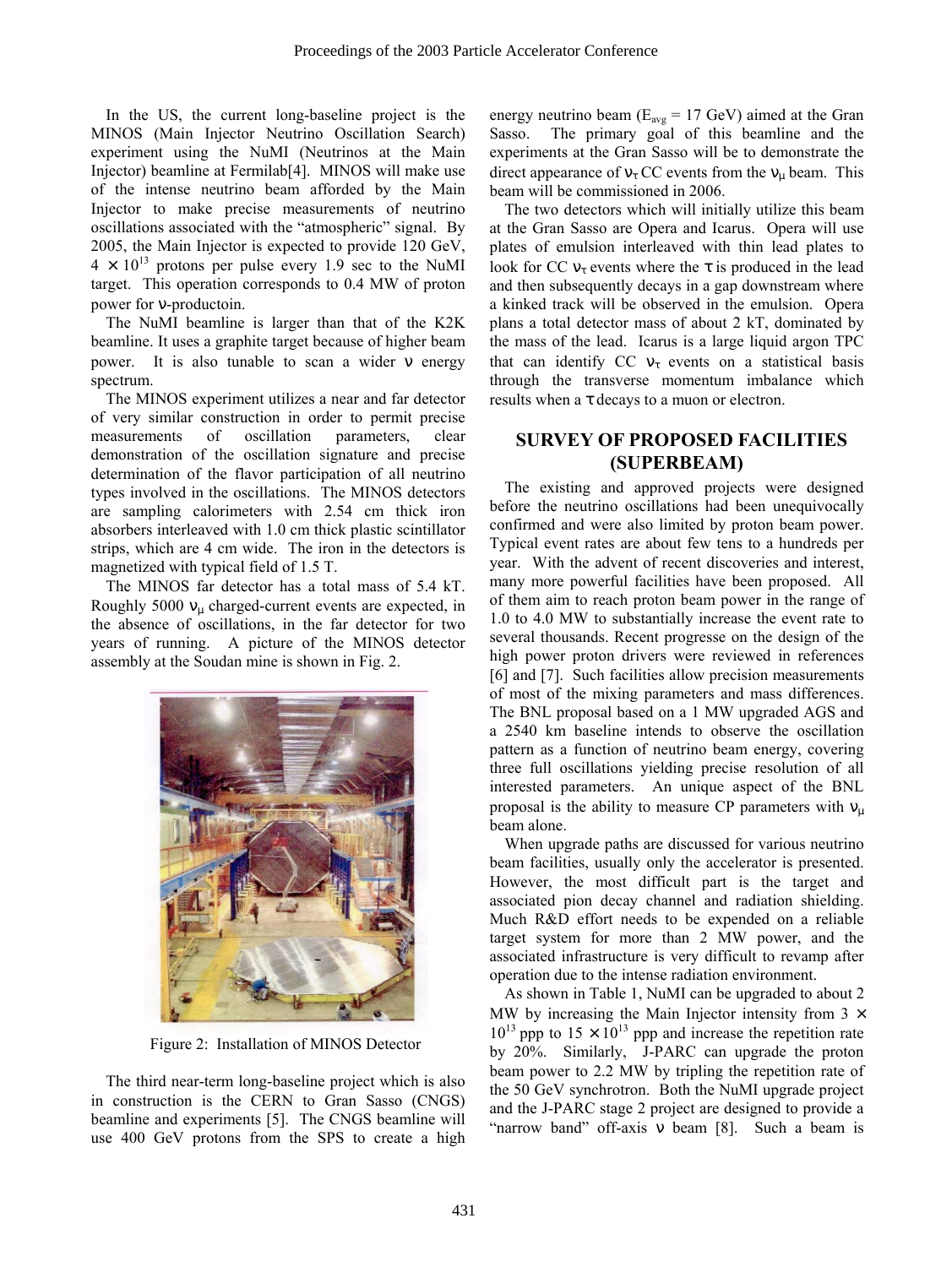expected to reduce the neutral current interaction background to the  $v_{\parallel}$ - $v_{\parallel}$  appearance search.

In Europe, there is an idea of a superbeam LBL experiment in which the neutrino beam is produced by a superconducting Super Proton Linac (SPL) at CERN and detected by a detector at Modane laboratory in the Furejus tunnel, 130 km from CERN [9]. The proposed SPL is a 2.2 GeV LINAC with 4 MW beam power operated at 75-Hz repetition rate and  $1.5 \times 10^{14}$ protons/pulse. The neutrino beam is a conventional wideband beam with the expected neutrino ranges < 500 MeV. This matches with the oscillation maximum of  $\sim$  300 MeV at  $\Delta m^2 = 3 \times 10^{-3}$  eV<sup>2</sup>.

In BNL's superbeam proposal, the neutrino beam is produced by the 28 GeV proton beam from the Alternating Gradient Synchrotron (AGS) at BNL and is detected by a large detector of 500 kT, most likely of the water Cherenkov type, at a distance of 2540 km. For this discussion, the detector is assumed to be located at the Homestake mine in Lead, South Dakota. The primary purposes are precise determination of oscillation parameters, search for ν*e* appearance and CP violation. The main ingredients of this new facility are (1) construction of a superconducting LINAC to raise the injection energy to 1.2 GeV, (2) increase the repetition rate of the AGS from 0.6 to 2.5 Hz, and (3) construction of a 1.0 MW target station and neutrino beam channel. [10,11]

The layout of the proposed addition of the 1.2 GeV SCL and the AGS is shown in Fig. 3. The target and horn system are designed in such a way that neutrinos with energy from about 1 GeV to 7 GeV are copiously produced.



Figure 3: AGS Upgrade to 1 MW

To achieve the 1 MW upgrade option of the proton driver at BNL serious consideration has been given to both the target material and horn configuration. A solid target is a viable choice for a 1 MW beam. Low and high Z materials have been investigated both in terms of the material endurance as well as the feasibility of target/horn configuration. Results of the parametric studies on material choices regarding pion production are shown in Fig. 4.

A graphite-based carbon-carbon composite is selected as a target material both for its low-Z and thermomechanical properties. Various aluminum-based





Figure 4: Pion production as function of proton momentum for different materials

The main source of  $v_{\mu}$  is the two body pion decay  $\pi^{+} \rightarrow$  $v_{\mu}\mu^{+}$ . The pions are produced in interactions of the proton beam with a target. Neutrino energy from the above decay is

$$
E_{\nu} \approx \frac{0.43 E_{\pi}}{1 + \gamma^2 \theta^2},\tag{2}
$$

where  $\gamma$  is the pion relativistic boost and  $\theta$  is the neutrino emission angle at decay. It is seen from the above equation that in order to get a neutrino beam of the energy of  $1.0 - 7.0$  GeV in a detector placed on the facility axis, one would need to focus pions of 2.3 to 11.7 GeV energy. This wideband spectrum can be achieved by a careful design of a multiple horn system.



With a target located at 2540 km away, more than two full neutrino oscillations can be detected to yield much better determination of mixing parameters and mass squared differences. Shown in Fig. 5 is the expected reconstructed neutrino energy spectrum of detected single muon track events in a 0.5 MT detector at 2540 km from BNL in which quasielastic events are expected to